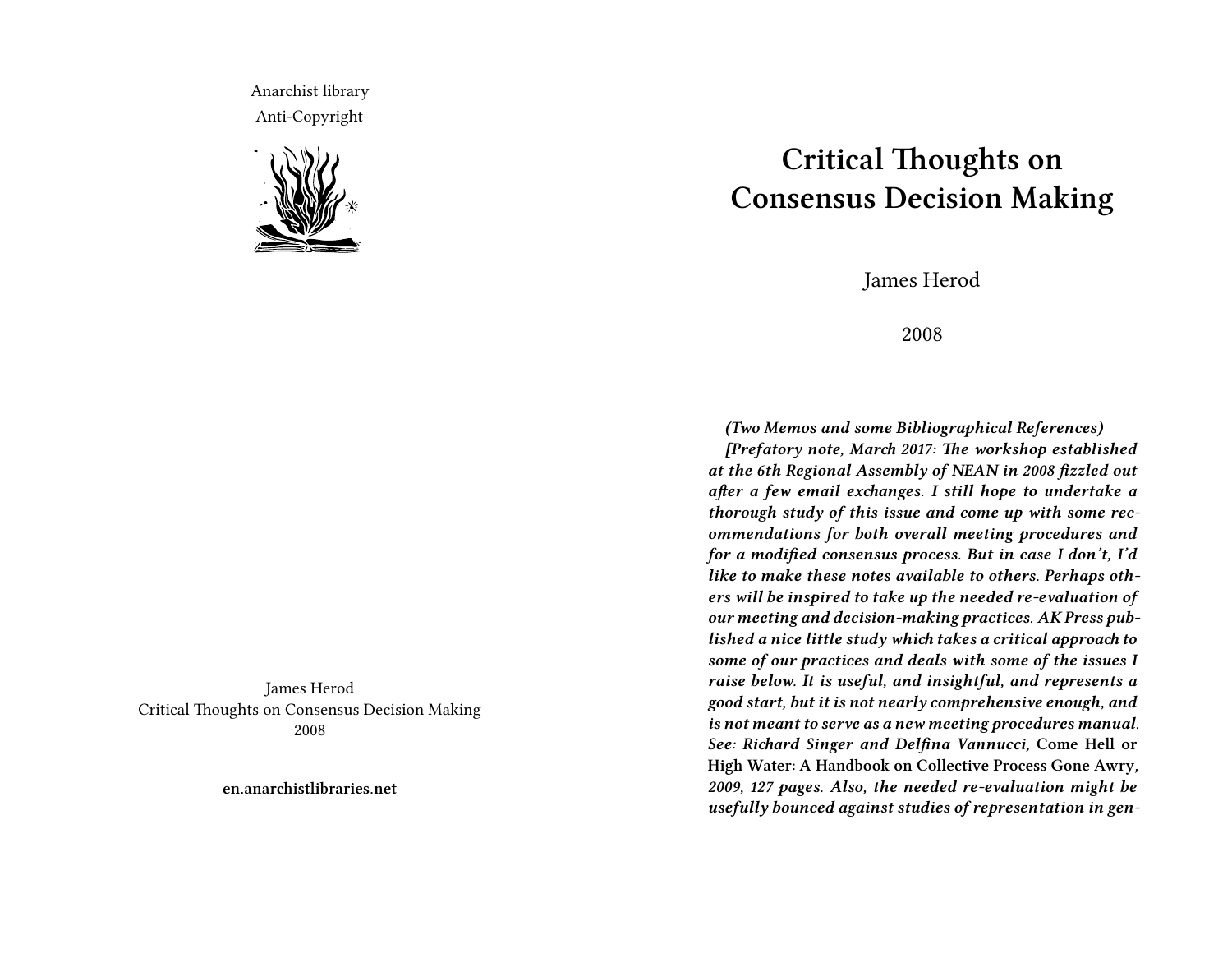*eral, against academic studies of collective decision making, a la Kenneth Arrow, and against traditional manuals of parliamentary procedure.]*

Concern: Meeting Procedures

**Proposal: Set up a Study Group to examine the issue and come up with recommendations.**

*(Submitted to the 6th Regional Assembly of the Northeast Anarchist Network, Ithaca, New York, March 21-23, 2008)*

## Hello,

This is a proposal to set up a group to study various models of consensus decision making and/or alternative procedures. What follows is an off-the-cuff attempt to put some substance behind the request. This certainly should not be seen as a substitute for the recommended study. Working through to effective meeting procedures will require a great deal of study, reflection, and discussion, but it is a task that we need to undertake, in my opinion. Anyway, here are some random thoughts on some of the difficulties I've noticed about the way we are (dis)functioning. Of course there have been many good meetings too. This is an initial critique of the "so-called consensus" decision-making practices that we've been using from the very first assembly in February 2007.

*[Note: Since we dropped into the network structure that we've defined, regional assemblies do not have decision-making power, although probably there will be occasional decisions about marginal matters taken even at regional assemblies. But of course there is simply the matter of how to conduct our regional meetings. This study, however, is aimed primarily at developing meeting skills in our local groups and sub-regional assemblies.]*

1. *No explicit decision on meeting procedures.* First of all, there has never been any explicit discussion and agreement on what meeting procedures we are going to use. This was perhaps understandable for the first or second meeting, but it surely should have become a first item of business to explicitly agree and write down the procedures that the network was going to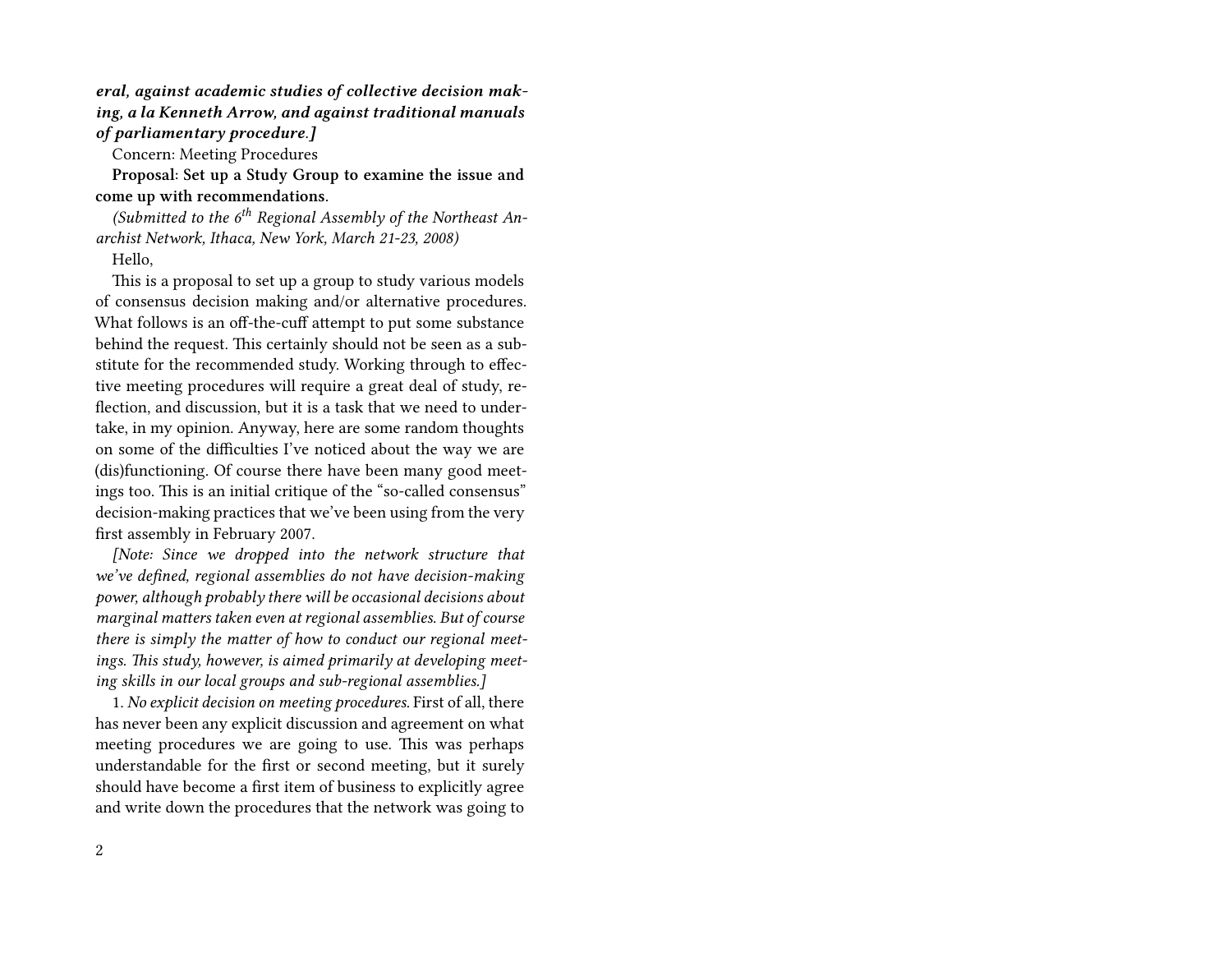use. Instead, a certain way or manner of operating has simply been assumed (or imposed). At each assembly the facilitator gets up and explains how the meeting is going to be run, by consensus. They then explain the hand signals and a few other general things. It is my strong impression that this is a severely truncated version of consensus decision making that we have been using in meeting after meeting. It's like a bastardized version that has somehow become common custom in the radical culture. But it will take a study group to carefully examine what has gone wrong. We don't have to follow the manuals of course. But we shouldn't ignore them either, codifying as they do procedures that have been carefully worked out over several decades.

2. *Misuse of the block.* This is just one example of what seems to have gone wrong. The block is supposed to be a rare thing. It can only be used in cases of extreme disagreement. Yet in our practice, as evidenced by the past four regional assemblies, it is a very common thing. Various individuals are often heard to say "I block that," sometimes right at the beginning of a discussion, which is certainly inappropriate. And facilitators routinely ask: "Any concerns, stand-asides, or blocks." This turns the block into a routine procedure that anyone can use at any time on any decision. This is not right. Plus it has evidently been entirely forgotten that a meeting can overrule a block. No one even knows how that would be done.

3. *The twinkles are not working.* I've never liked this hand signal. For one thing, it's a ridiculous thing to be doing. But beyond that it so easily prejudices a proceeding. Some people like to do this. So all the way through a discussion various individuals are always twinkling their approval of what is being said. Here's what's wrong with this. It is much easier to agree than to disagree. Yet there is no comparable hand signal, certainly not one that has entered into common practice to such a degree, for expressing disagreement or disapproval. What would it be, a thumbs down hand signal? Furthermore, the twinkle is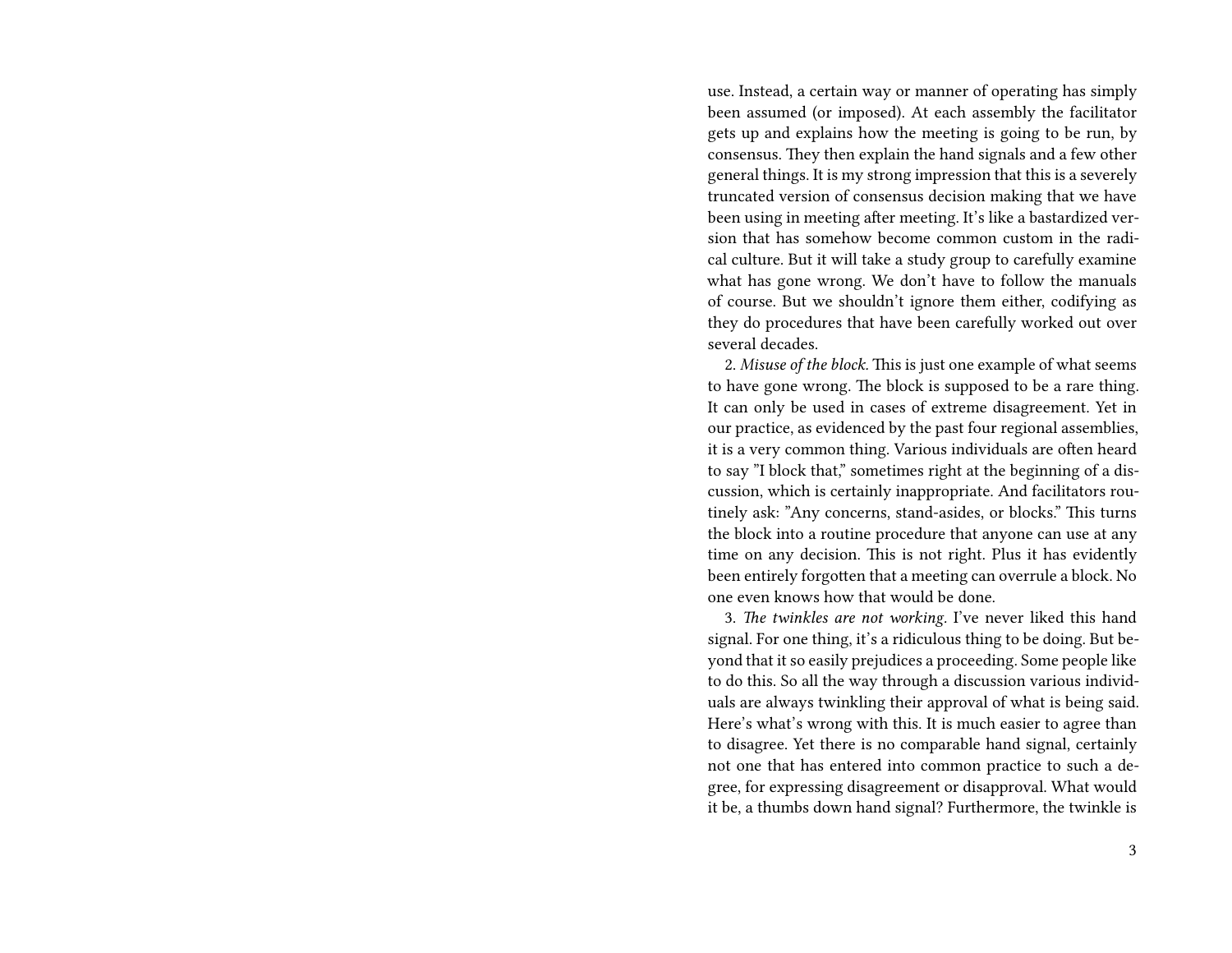now being used as a substitute for a vote. A facilitator will say, toward the end of a discussion of an issue, when it is thought that a consensus may have been reached: "Let's see the twinkles." How is this any different than asking for a show of hands? Well, there is one huge difference, isn't there? Normally, when a chairperson would say: "All those in favor," this would be followed by: "All those opposed," with this approval or opposition being shown by raised hands. But in the "twinkling" exercise, the no vote is eliminated. In fact, meeting procedures as I have witnessed them in operation in our assemblies so far, and twinkling is a big part of this, *are heavily stacked against dissent.*

4. *The hand signals in general are not working.* These signals are supposed to assist the facilitator in calling on appropriate speakers. In my opinion they just introduce confusion, and not only because so many people seemingly invariably misuse them, but because it places unreasonable demands on the facilitator. It would take an exceptionally skilled facilitator to navigate through only those hand signals. I suspect that upon further study I might even recommend that hand signals be abandoned entirely.

5. *The unhappy practice of having two facilitators at once.* Where did this come from? I've never seen it before. It is surely a bad idea. It introduces unnecessary tension, especially if there is an attempt to "balance gender" by having a man and a woman both trying to facilitate simultaneously. Two people cannot drive a car at the same time. The function of a facilitator is to guide a discussion toward a decision. That is best done by just one person.

6. *Misuse of the stack*. Many of our stacks are way too long. A good facilitator would keep them much shorter. Plus the stack keeper should be separate from and sitting away from the facilitator. Also, there are many other modes of discussion besides just the stack, like: two pro two con, free-for-all, round the room (in cases of extreme disagreement only), and so forth.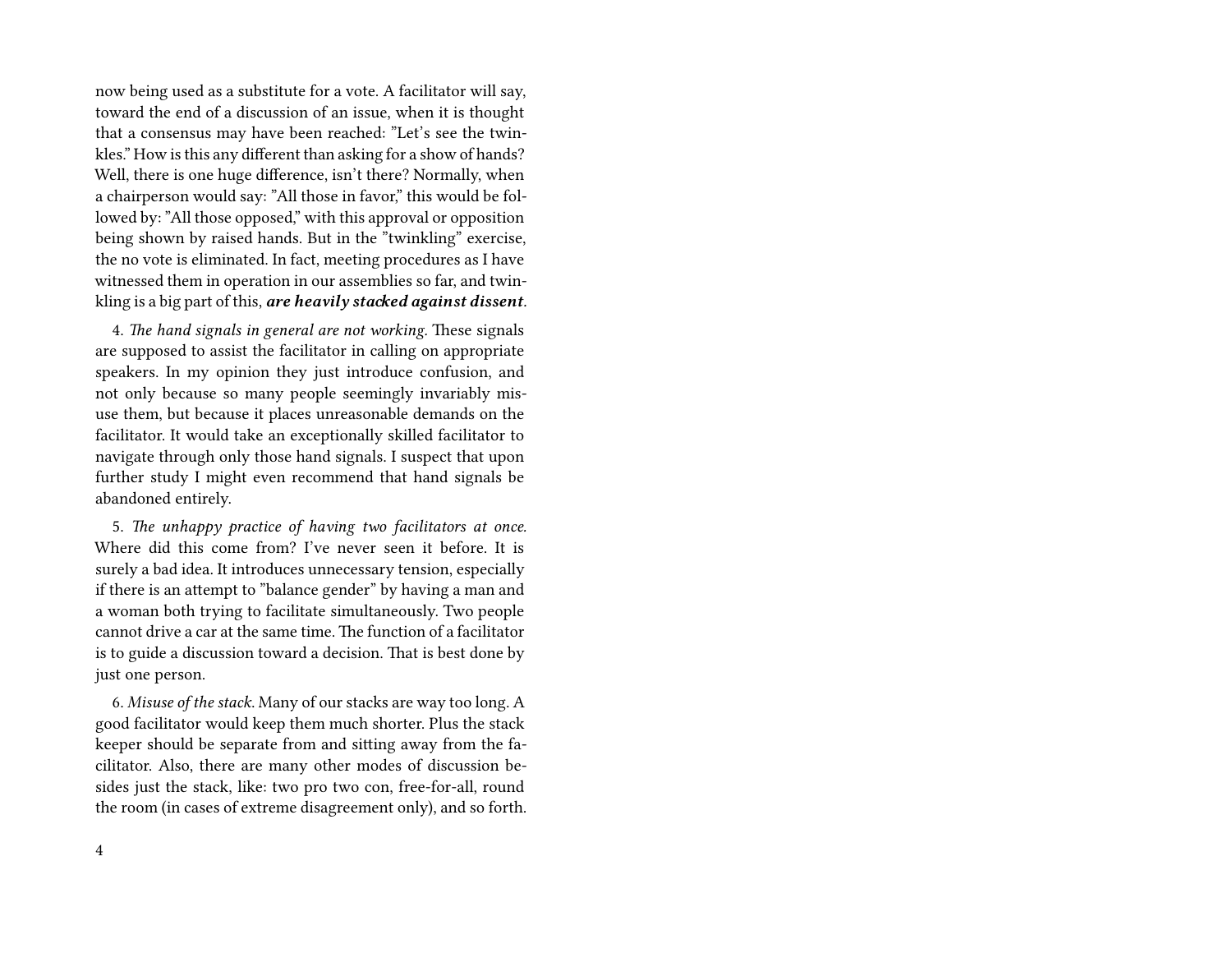There is an excellent Wikipedia article on consensus decision making at:

http://en.wikipedia.org/wiki/Consensus\_decision-making

The references in the notes are quite useful. As are the External Links listed at the end. I checked out all the links and most are worthy.

Facilitating Meetings Effectively

http://www.casagordita.com/meetings.htm

Hints for Facilitators: Handling Difficult Behaviors in Meetings

http://www.casagordita.com/difficult.htm

*On Robert's Rules and Parliamentary Procedure* General Henry M. Robert, *Robert's Rules of Order* [1876]. Many editions, e.g., *Robert's Rules of Order*, Newly Revised. Scott, Foresman, and Company, 1970, 594 pages.

Thomas Jefferson, *A Manual of Parliamentary Practice for the Use of the Senate of the United States* [1801]. Applewood Books, 1993, 144 pages.

E. C. Utter, *Parliamentary Law at a Glance*. Based on Robert's Rules Revised. Reilly & Lee, Chicago, 1949, 66 pages.

Lawrence E. Susskind, *Breaking Robert's Rules: The New Way to Run Your Meeting, Build Consensus, and Get Results.* Oxford U.P., 2006, 240 pages.

None of these are ever used by us. We limit ourselves strictly to the stack.

7. *Ambiguity of the stand-aside.* I've mentioned this before. Does it mean that the people who stand aside will not help carry out a decision, or does it mean that they will, even though they disagree with it? For some decisions it doesn't matter. Say the decision is to donate a certain sum of money in solidarity with a political prisoner. Then the check is cut, and that's it. But if the decision is to mount a sustained campaign of support for that prisoner which will extend over weeks, then are the stand-asides going to help or not. (I believe there is a fuller discussion of this in my March 07 article on the efforts to create a new anarchist network, in my remarks on so-called consensus decision making, but I may have misremembered.)

8. *Institutionalizing a Cop to Monitor Emotions.* At first I thought the idea of a vibes watcher was probably a good idea. But as I've seen it in practice I've come to really hate this idea. I don't want some cop sitting in every damn meeting monitoring my emotions, scolding me and putting me down if they don't think I exhibit "good vibes." And we haven't even been appointing a vibes watcher. The function has just been taken over by everyone. *Everyone has become a damn cop*, ready to pounce on anyone they think is out of line. What kind of fascist nonsense is this? And what's it doing in a meeting of anarchists?

9. *Lack of due process.* People routinely get attacked in our meetings, yet they are never given a chance to defend themselves. At the very least, someone who is attacked (criticized in a personal way, not just disagreed with on an issue) should have the right for an immediate rebuttal. It doesn't have to go beyond that. But a criticism should not be allowed to stand unchallenged. What if it's not true and is unjust? An unchallenged attack just hangs there in the air and may poison the rest of the meeting or push it in a direction that it would not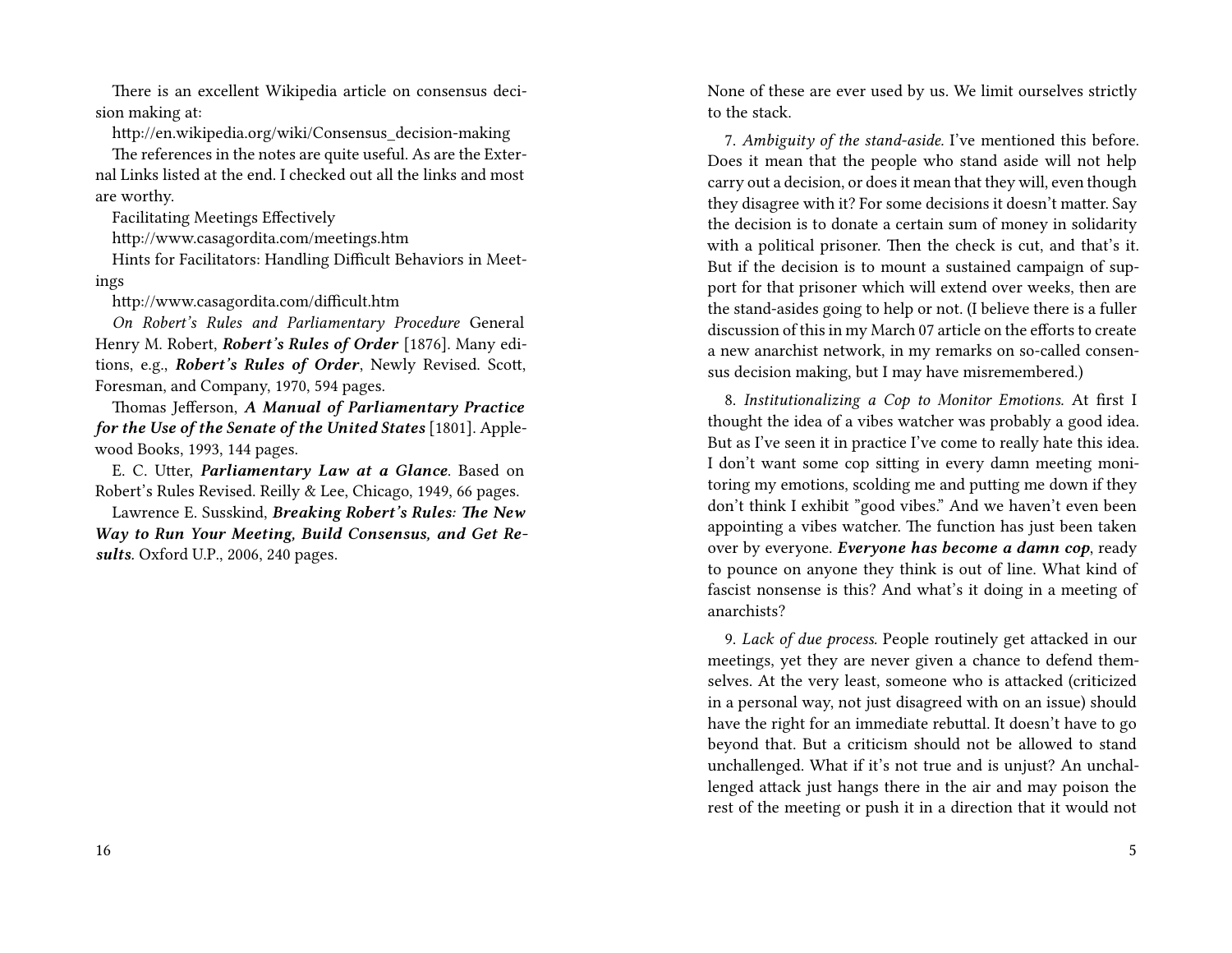have gone in if the attacker has been rebutted. *Defense is an essential part of the critical outlook.*

10. *We've been putting ourselves in a straight-jacket.* Some of these meetings have become way too rigid. All spontaneous discussion is rigorously suppressed. No arguments are allowed. You can't speak out of turn. You can't answer your attackers. There is no way to change the direction of a meeting. In retrospect, I swear that Robert's Rules were more flexible than the procedures we've been using. Direct democracy is turbulent, chaotic, emotional, creative, unruly, spontaneous, outrageous, and noisy, none of which attributes prevents us from reasoning together. Too many of the meetings we've been having are sterile, boring, and petrified. It's like we're suffering from rigor mortis before we even die.

So these are a few of the concerns I have off hand. I could do a more thorough job if I had more time. Hopefully a study group will be set up to examine this matter and perhaps I can participate in it.

Do I need to point out that of course there have been some good meetings too, and that in general I remain excited and hopeful about this political initiative.

Kind Regards, James Herod *\*\*\**\*\*\*\*\*\*\*

## **Initial thoughts on Revising Consensus Procedures** *James Herod, June 2009*

*A memo to the Boston Anti-Authoritarian Movement*

We need to take a critical look at the standard model of consensus decision making and consider making any changes that we think would work better for us. Here are some thoughts, just off the top of my head, about changes that we might consider. I'm sure other items could be uncovered if and when I find the will and energy to systematically study the available materials on decision making.

6

<http://www.geocities.com/collectivebook/janetbiehl.html>

*Manuals and Books I have on hand*

Peter Gelderloos, *Consensus: A New Handbook for Grassroots Social, Political, and Environmental Groups*. See Sharp Press, 2006, 126 pages.

C.T. Lawrence Butler and Amy Rothstein, *On Conflict and Consensus. A Handbook on Formal Consensus Decision Making*. Food Not Bombs Publishing, 1987, 63 pages. I think Butler has continued to work on this, perhaps Rothstein too. They may have published other things, although nothing turned up on Barnes & Noble, Amazon, or Abebooks. Abram Karl-Gruzwitz mentioned Butler in earlier Ne(A)Net email discussions. I can photocopy this manual. It's short. Oh. I see here in my folder a huge print-out. Butler has a web site, at <http:// www.consensus.net/ocaccontents.html>. The site has the pamphlet, other materials, information about workshops, and so forth. Strong on nonviolence. [Note: jh – March 2017: In 2009 Butler published *Consensus for Cities*, 176 pages. It is available from the author.]

Center for Conflict Resolution. *Building United Judgment: A Handbook for Consensus Decision Making*. 1999, 124 pages.

John Gastil. *Democracy in Small Groups: Participation, Decision Making, and Communication.* New Society Press, 1993, 213 pages.

Kevin Wolf. *The Makings of a Good Meeting*. 2002, 31 pages. On line at:

<http://www.wolfandassociates.com/facilitation/manual.htm>

*\*\*\**

*Excerpted from an Email of April 10, 2008, "Letter on Meeting Procedures, No. 2"*

Here a few *more online references.*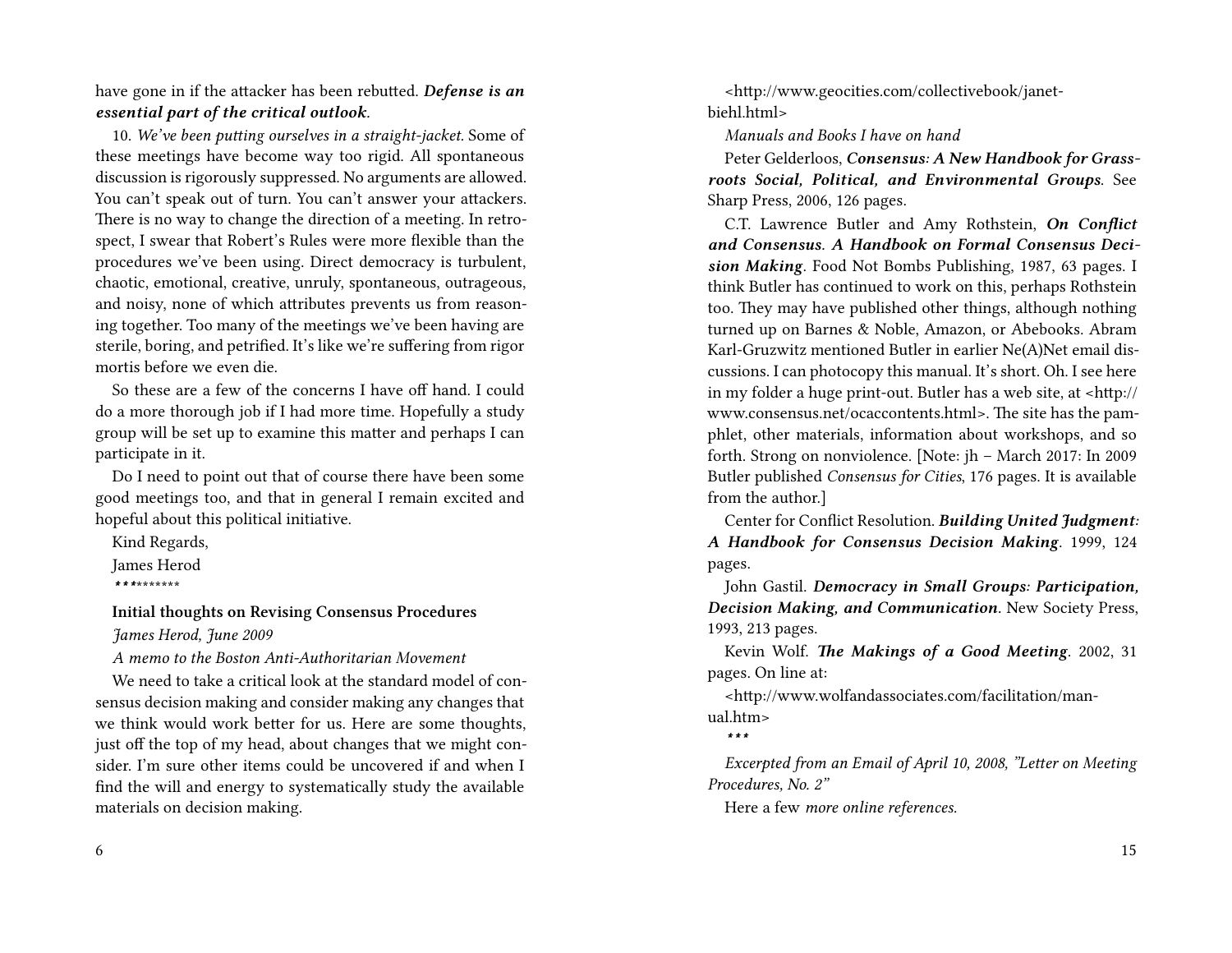strated by the list of "meeting agreements" that was spontaneously generated at the beginning of the 8th regional assembly of NEAN in Ithaca. Aspects of that list were quite disturbing in their emphasis on conformity and the suppression of disagreements.

So what we need to do is learn how to restore civility even to passionate discussions.

10) What's going on when decisions are made without either a vote (show of hands) or the consensus process? This happens all the time. We have come to refer to it jokingly as "decision by silence." A facilitator will ask if we should do such and such. No one says anything. And that's it. That is taken as the decision. And things proceed.

*\*\*\**\*\*

**Initial Bibliography on Meeting Procedures and Consensus**

*Excerpted from an Email on March 24, 2008, "Kick-Off Letter for Meeting Procedures"*

*Some Internet Items to Start On*

Resources for meeting and group process

<http://www.ic.org/nica/Process/meeting.html>

This site has lots of links to other materials.

Is Everybody Happy? (pros and cons of consensus decision making)

<http://www.fraw.org.uk/gs/handbook/condecis.htm>

Rob Sandelin. Running Effective Meetings

<http://www.ic.org/nica/Process/Effmeet.html>

Consensus is not unanimity: making decisions cooperatively

<http://www.rantcollective.net/article.php?id=9>

Myths about Consensus Decision-Making

<http://archives.lists.indymedia.org/imc-process/2001- February/000463.html>

Murray Bookchin and Janet Biehl on Consensus <http://www.geocities.com/collectivebook/bookchin.html>

1) For most serious, substantive topics, perhaps a period of open discussion might be useful before any specific proposals are even accepted for the consensus process. Some manuals suggest this. This could save a lot of time, effort, and frustration later on because the range of opinion on the issue would be gotten out into the open first off, and so any proposal that would subsequently be made could be better by having taken into account these differences of opinion. In other words, what might have to be dealt with as "concerns" later in the process could be dealt with up front with the initial formulation of the proposal. Quite often, in our meetings, we start off the discussion with a formal proposal, and then all the discussion of disagreements has to be worked into the consensus process (i.e., the airing of "concerns").

2) A possible change in rules. Any proposal regarding a serious, substantive topic of discussion (as opposed to say, procedural), must be submitted in writing to the note taker before the proposal can be taken up and subjected to the consensus process. The note taker will read the proposal back, or even write it up on a sheet or chalk board. Any subsequent changes in the proposal, after discussion of concerns, will be duly noted and recorded in the changed wording of the proposal. Often the change of only one word can change the meaning of a proposal dramatically. The all-too-frequent failure to do this simple thing often causes debilitating frustration and tension, all quite unnecessary.

3) Reconsideration of the use of hand signals. Various people have expressed frustration about our use of hand signals. We should not consider this way of interacting in meetings to be written in stone. Hand signals were just devices invented with an eye to facilitate decision making in meetings. If they fail to do this job, or do it poorly, then their usage should be reconsidered.

Questions about the effectiveness of "twinkling" have been raised. But for now I'd like to focus on another hand signal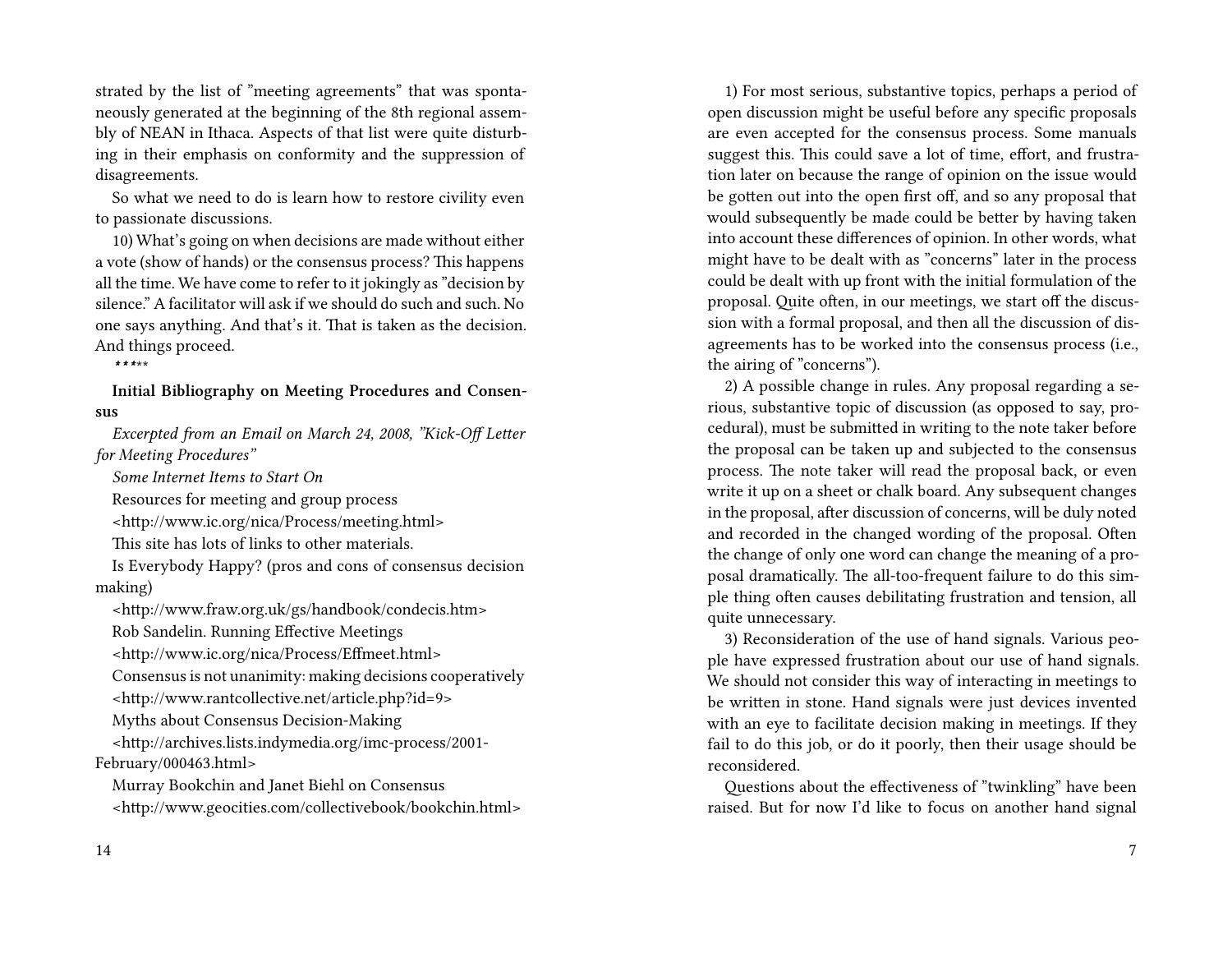– the direct response hand signal. The direct response signal is a way of breaking stack, but for very limited purposes, like adding factual information. It explicitly excludes substantive discussion of what the last speaker has just said. What this does is reconfirm and re-enforce the standard consensus decisionmaking model's firm rejection of any spontaneous debate or conversation between two or a few people about someone's remarks. The strict and rigid adherence to the stack is thus vigorously asserted. This puts the group in a straight jacket. Yet, in actual practice, in almost every meeting, such spontaneous exchanges do break out, off stack, and are often quite essential for resolving an issue and moving the group toward agreement on a proposal or toward overcoming an impasse or misunderstanding. Such episodes should be recognized, accepted, and formalized, not condemned (see below).

Such an episode occurred at the 8th regional assembly of NEAN in Ithaca just recently in the Saturday afternoon discussion of a proposed change in the network's structure document. At one point a brief conversation broke out between three or four people which greatly clarified things. But someone immediately piped up and said that the discussion was getting chaotic and that we should get back to the stack. This shows how rigid adherence to stack can get in the way of effective decision making.

4) The overall structure of the meeting. The standard flow charts of consensus decision making deal only with how to reach agreement about a single proposal. They say nothing about the overall structure of the meeting. In my youth, most all meetings followed a generally accepted format (which at that time everyone just assumed was universal, and based on the natural order of things). The meeting was convened, the minutes of the last meeting were read, announcements were made, old business was dealt with, then new business was taken up, the time and place of the next meeting was set, and then we adjourned. We need something like this.

8

common practice. Nor is this necessarily the facilitator's fault. People raise their hands and get on stack. When it comes their turn, they make another proposal. This is probably related to point number five above, about changing the direction of a discussion. People making a new proposal are trying to solve the issue under discussion by showing another way out. But how is the new proposal to be handled? Do we start over, with the consensus process, to work on the new proposal? And how do we decide that? And how do we choose between three or four different proposals which have suddenly been submitted during a discussion? This is a very thorny matter that demands urgent attention and solution.

9) We should lift the ban on heated debate. Active anarchists are political animals, who take their ideas seriously. Of course they are going to feel strongly about them. It is ridiculous to ban heated debate. And it turns our meetings into boring, tedious affairs. I suspect that this ban has come from feminists, who say that they don't want to listen to men arguing. But what about women arguing? And how can reasoning be separated from emotion? I don't think it is primarily a gender issue. It is a cultural thing. Europeans know how to have passionate arguments without a loss of civility, just as they know how to flirt without getting all twisted up with puritanical guilt. US-Americans don't.

Nor is it a solution to say that we should criticize a person's ideas but not their persons. This is another one of those near universal cultural items which sounds plausible enough but is actually wrong. People identify strongly with their ideas. It is meaningless to say that you can criticize their ideas without criticizing them. You *are* criticizing them when you criticize their ideas. They are the ones holding these ideas, that is, their "person" is.

Our anarchist culture seems to be moving inexorably toward suppression of dissent, with its misguided concern for avoiding "conflicts" in meetings. This was sadly, but amply, demon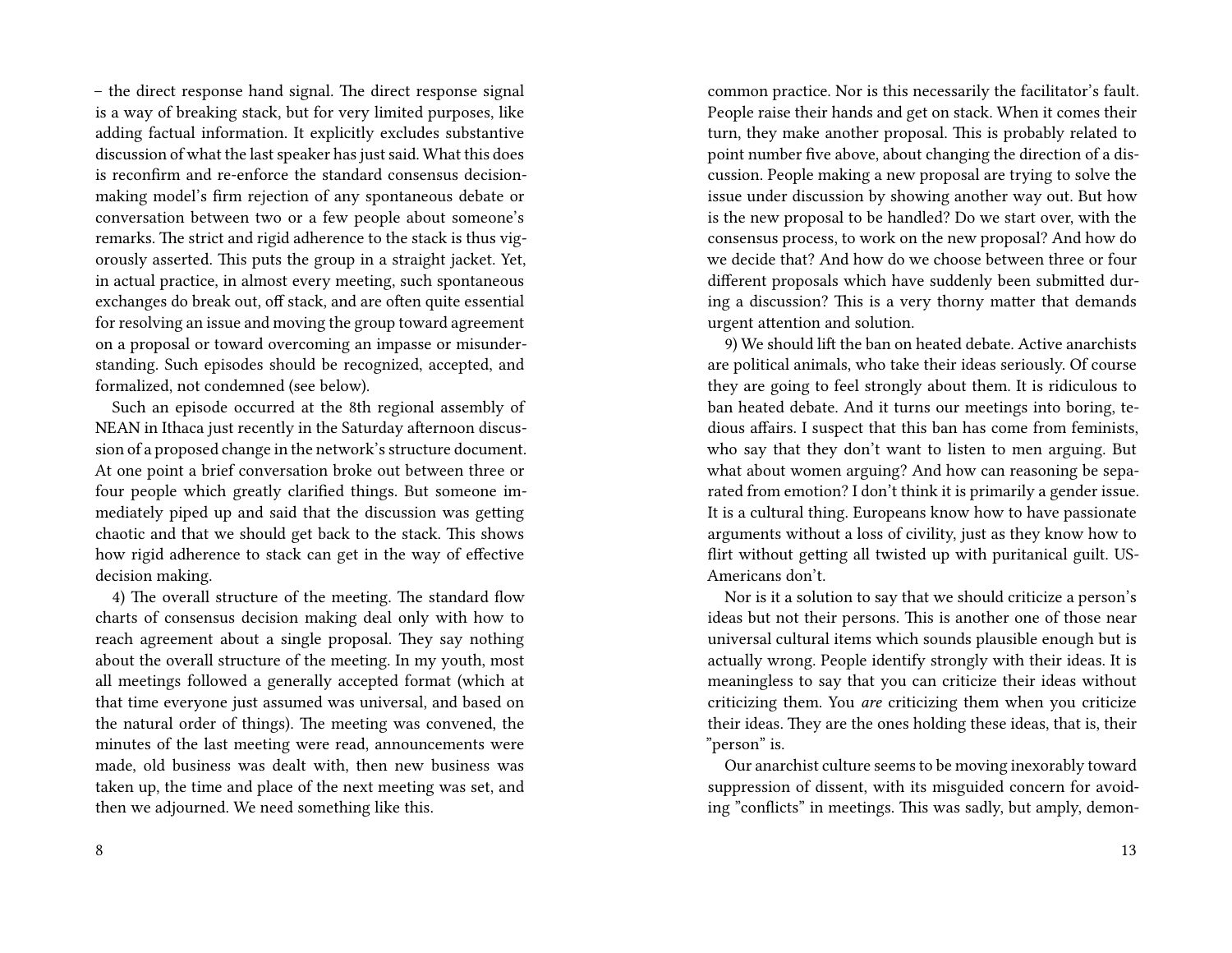using? Majority rule, decided by a show of hands? (I seem to remember one manual recommending this.)

One is tempted to say that we should separate procedural from substantive issues and use consensus only for the latter. A moment's reflection, however, collapses this distinction, by showing that it is false. Any procedural matter can have serious substantive significance. An incident which occurred at the 2nd NEAN assembly, at Amherst, can illustrate this point. A group had been fighting to keep a discussion of the network's structure off the agenda, and had succeed all day, pushing it off to the very last item for the day, with one hour and a quarter left to deal with it. And so it finally came time to talk about structure. At that very minute a member of the group opposed to talking about structure proposed that we take a break and stretch our legs. This rapidly became what we did (through I don't know what kind of decision making – I certainly never had a chance to object to it). So this seemingly procedural decision effectively derailed, once again, the discussion of network structure. When we reconvened, half the assembly had left, and half our time was gone. It was late in the day. Everyone was tired. The momentum of the meeting had been lost. A substantive victory had been achieved through a procedural proposal.

I don't have an answer to this dilemma. Mixing majority rule voting (with a show of hands) with consensus procedures seems very odd to me. Yet it is equally wrong-headed to use consensus for every last decision; it is cumbersome, time consuming, and impractical.

8) What to do about multiple proposals which are on the floor simultaneously? This happens in almost every meeting. It's not supposed to. We're supposed to be dealing with one proposal, considering concerns, revising the proposal, until agreement is reached. But almost invariably we end up with several proposals on the floor instead of one. The meeting gets all tangled up, and the poor facilitator doesn't know what to do.There are no clearly established procedures, at least none that are in

5) We need ways of completely changing the direction of a discussion. None is provided in the standard flow-chart of consensus decision making, as I presently understand them. Robert Rules provided for this and are actually superior to the consensus process in this regard. In consensus, once a proposal is on the floor for decision, all you can do is raise concerns about it, until all concerns are dealt with. But what if your "concern" is that the proposal be dropped entirely, or postponed? Or what if you want to suggest a substitute proposal which is completely at odds with the one under discussion? None of these is possible under the consensus process. Yet they were possible with Robert's Rules. You could move that a discussion be ended (that is, the proposal be dropped), that it be tabled, or you could offer a substitute proposal.

Robert's Rules, although written by an army general, were nevertheless based on centuries of experience with parliamentary procedure. There may be things that can be salvaged from them. Or someone might want to go back and examine more original sources, like Thomas Jefferson's Guide to Parliamentary Procedure. We might pick up a few useful ideas.

Robert's Rules were stifling, and were resoundingly rejected by the movements of the sixties. But I'm beginning to have the same feelings about consensus, as it has evolved. It's becoming a rigid, written-in-stone, set of rules that are vigorously enforced by peer pressure, rules which suppress dissent and give entirely too much power to the facilitator, the stack keeper, the vibes watcher, and all those present who speak out to enforce the unwritten and unconsensed upon "rules" for behavior in meetings. It is especially disheartening to me to see this kind of informal enforcement in meetings of anarchists.

Here is a brief rejection of Robert's Rules which I wrote in the seventies, and which I incorporated into my book. I'm beginning to think that it might apply also to the standard model of consensus decision making.

**Reject Robert's Rules of Order**